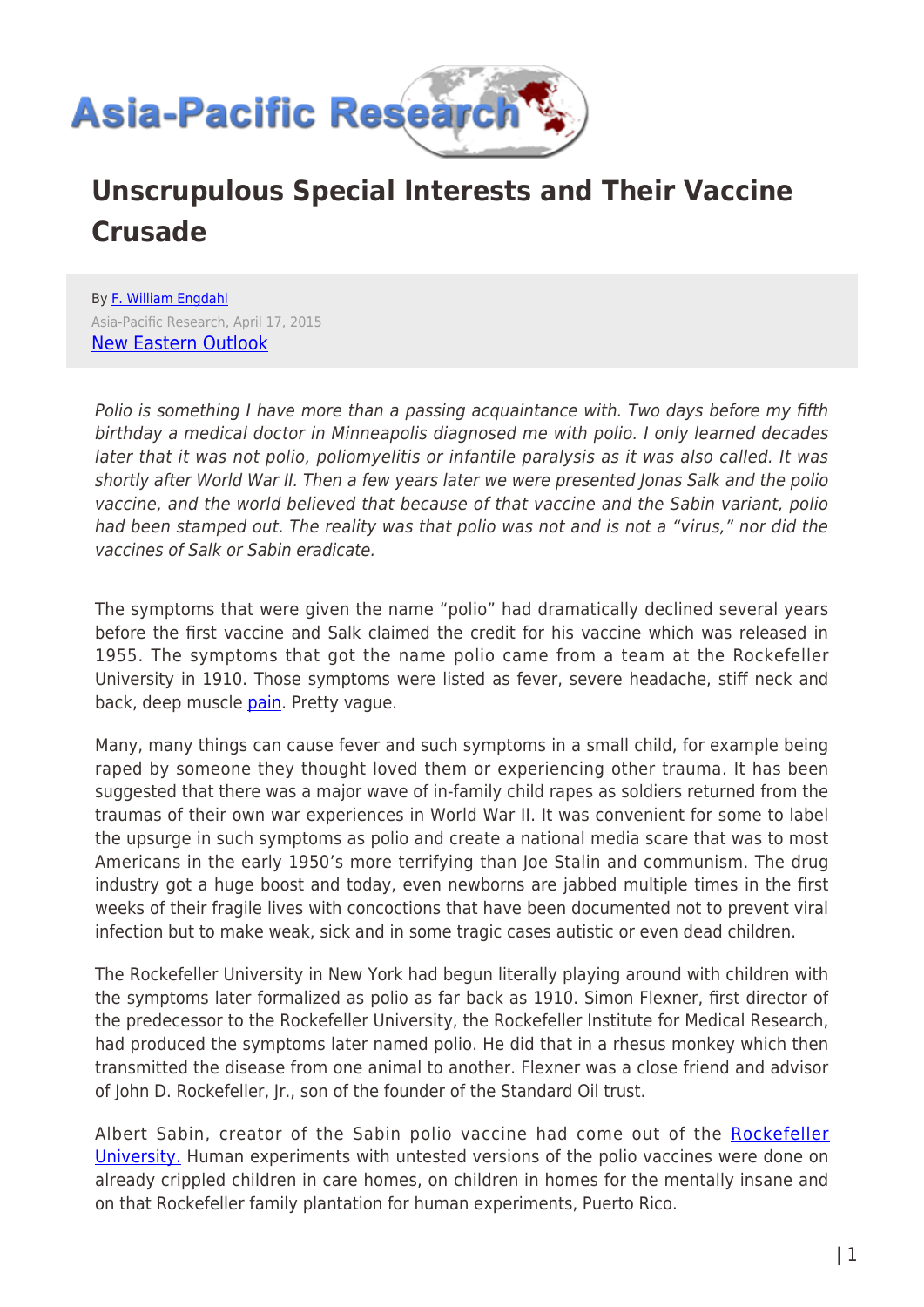Since that time the Rockefellers, some of the world's most ardent financial backers of eugenics, have been at the center of the developments around what was named polio and its "vaccine."

Eugenics was a fraudulent social theory that a "better society" could be created by eliminating "undesirable" human blood lines and promoting the desirable types like those of Rockefellers or DuPonts or their likes. To the present day eugenics is the guiding ideology of the very rich, loveless American oligarchs including Bill Gates and David Rockefeller. To this day the major financial backers of the criminal activities of the UN WHO (World Health Organization) and their fraudulent swine flu pandemic scares are the Rockefeller Foundation and the Bill and [Melinda Gates Foundation.](https://en.wikipedia.org/wiki/World_Health_Organization#Partnerships)

### **GAVI**

Several years ago, the Bill and Melinda Gates Foundation and the Rockefeller Foundation, along with the World Bank, UNICEF, the WHO and a group of pharmaceutical companies, united all in something called GAVI and set out to bring massive polio vaccination first to India. GAVI: The Vaccine Alliance was founded by the Gates Foundation in 2000 as a "publicprivate partnership" to unite in assaulting poorer developing countries with the Big Pharma vaccine industry they would otherwise be[spared](http://journal-neo.org/2015/04/06/polio-or-something-more-sinister/%20http://www.gavi.org/funding/financial-reports/).

In India Gates, Rockefellers and WHO with their Big Pharma partners convinced the Indian government to spend some \$8 billion of their scarce funds, along with a tiny amount of "seed" money from GAVI partners, to vaccinate Indian children.

### **The result?**

An article in the Indian Journal of Medical Ethics in 2012 concluded,

"In 2011, there were an extra 47,500 new cases of NPAFP. Clinically indistinguishable from polio paralysis but twice as deadly, the incidence of NPAFP was directly proportional to doses of oral polio received. Though this data was collected within the polio surveillance system, it was not investigated."

Instead, Gates and Company proclaimed India "polio" [free.](http://www.ncbi.nlm.nih.gov/pubmed/22591873)

They ignored the fact their "polio" vaccines were killing and paralyzing 48,000 Indian children because the WHO definition of polio allowed them the casuistry. NPAFP stands for Non-Polio Acute Flaccid Paralysis. The medical-industrial complex are masters at coming up with names.

By calling it non-polio, they defined polio as eradicated in India. But their vaccines are killing and paralyzing tens of thousands of children. So by the WHO semantics the GAVI vaccines did not cause a single case of "polio." It did cause 48,000 cases of something far deadlier and more damaging, Acute Flaccid Paralysis, a condition the WHO admits is clinically indistinguishable from polio and which occurred in direct proportion to the doses of polio vaccine received.

A similar phenomenon took place at the same time in neighboring Pakistan. In 2011 the Paktstan Tribune reported,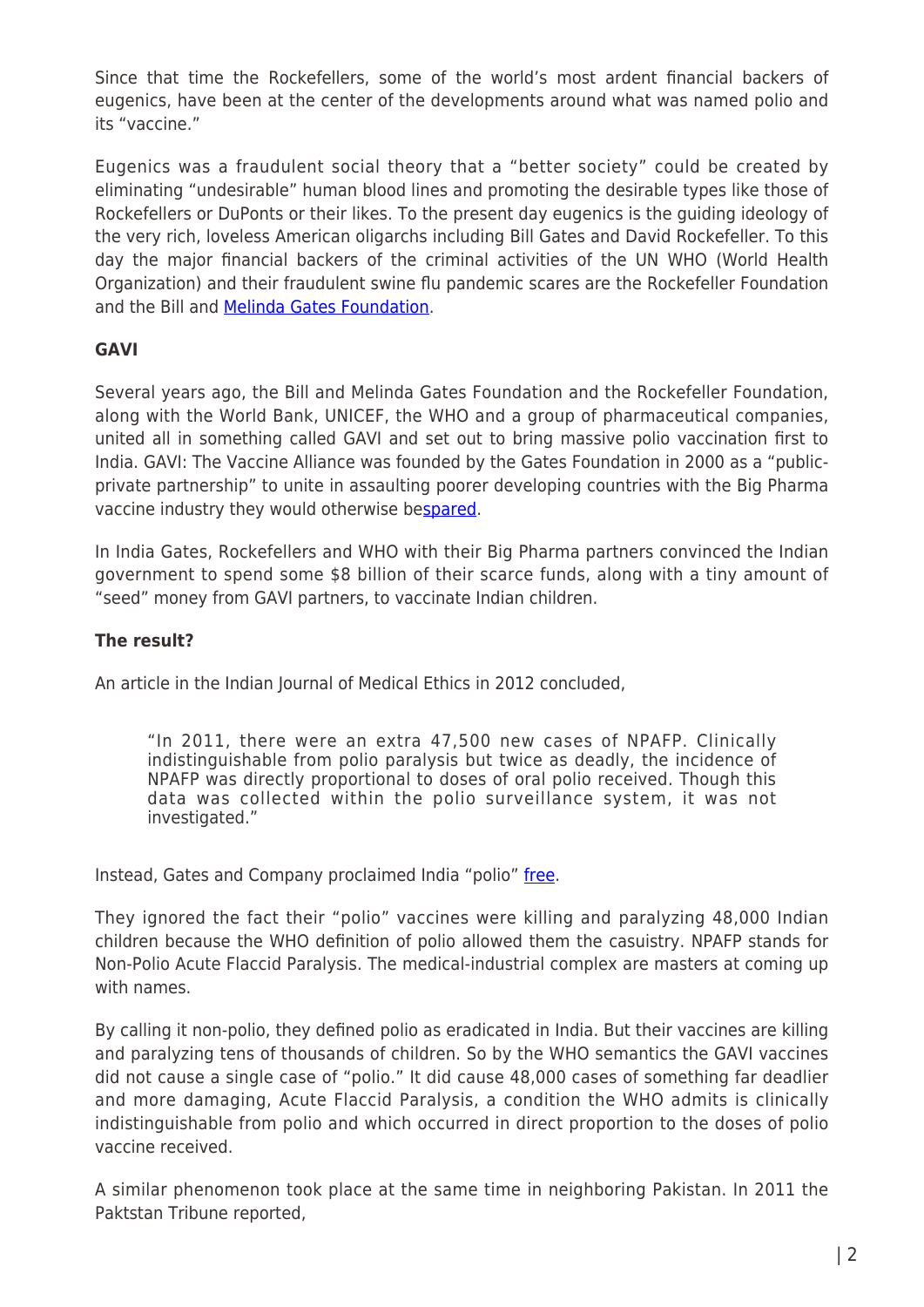"A government inquiry has found that polio vaccines for infants funded by the Global Alliance for Vaccination and Immunisation are causing deaths and disabilities in regional countries including Pakistan. Geneva-based officials of GAVI, Jeffrey Rowland and Dan Thomas, were contacted by e-mail but they did not respond. "

GAVI spent a mere 7.8% of the total cost of the mass vaccination in Pakistan, of Rs26 billion. The Tribune continued, "Pakistan will be spending Rs24.2 billion from its own resources on the purchase of new and under-used vaccines at much higher cost as compared to their equivalent vaccines." The Gates-Rockefeller-WHO polio vaccination program in Pakistan killed an estimated 10,000 and crippled tens of [thousands more.](http://tribune.com.pk/story/293191/vaccine-nation-globally-supported-company-is-funding-fatal-polio-shots)

Now the focus has moved to another US warzone, Syria.

### **Polio in Syria?**

For two decades Syria has been polio-free. Now, beginning 2013 in the wake of their criminal efforts in Pakistan and India, the WHO has declared the presence of polio outbreaks in Syria and accused President Assad of refusing vaccine teams – the previous ones in Pakistan, laced with [CIA agents](http://abcnews.go.com/health/syria-sees-signs-polio-resurgence/story?id=20637029).



The "polio" spreading in war-ravaged Syria, where the CIA and Pentagon and their assets such as ISIS and CIA-funded opposition have destroyed homes and driven millions into refugee status, is vaccine-caused, just as in India and just as in Pakistan. The polio spreading through Syria is "vaccine-derived polio," specifically, the same strain of "non-polio acute flaccid paralysis" as in India and Pakistan that coincided with the mass vaccinations with Sabin oral vaccines by GAVI. The vaccine originated from the oral polio vaccine developed by former Rockefeller University researched, Sabin, which contains an attenuated vaccine-virus or active polio virus along with unknown adjuvants or boosters the drug companies prefer not to [reveal](http://www.occupycorporatism.com/home/the-shocking-truth-about-syrian-polio-resurgence-regime-change/).

Kindah al-Shammat, Syrian Minister of Social Affairs, said at the time that, "The virus originates in Pakistan and has been brought to Syria by the jihadists who come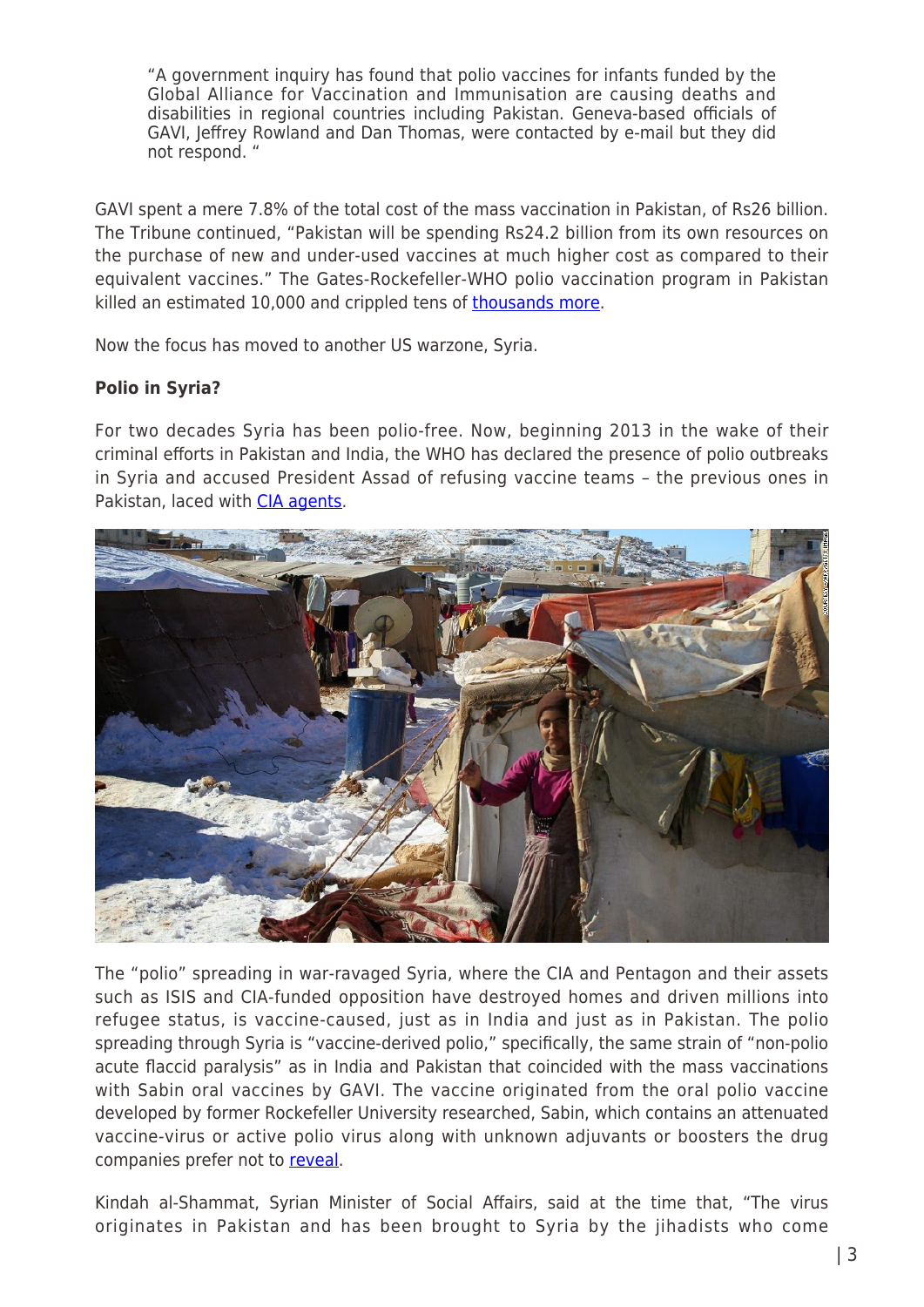from [Pakistan](http://www.occupycorporatism.com/home/the-shocking-truth-about-syrian-polio-resurgence-regime-change/)."

#### **Vaccines which Trigger Abortion?**

If this sounds improbable take a close look at a recent expose by a concerned group of Kenyan doctors about a vaccine developed by WHO in conjunction with the Rockefeller and Gates foundations. The Kenya Catholic Doctors Association discovered an antigen that causes miscarriages in a tetanus vaccine that is being administered to 2.3 million girls and women by the World Health Organization and UNICEF. Since 1972 the Rockefeller Foundation has worked in secrecy with the WHO and various pharmaceutical companies to fund a WHO program in "reproductive health." There they developed an innovative tetanus vaccine.

In the early 1990's, according to a report from the Global Vaccine Institute, the WHO oversaw massive vaccination campaigns against tetanus in Nicaragua, Mexico and the Philippines. Comite Pro Vida de Mexico, a Roman Catholic lay organization, became suspicious of the motives behind the WHO program. When they tested numerous vials of the vaccine they, like in Kenya today, found they contained the same Human Chorionic Gonadotrophin, or HCG. They found that to be very curious in a vaccine designed to protect people against lock-jaw arising from infection with rusty nail wounds. Tetanus is also rather rare, so why a mass vaccination campaign and that for only women of child-bearing age?

HCG is a natural hormone needed to maintain a pregnancy. However, when combined with a tetanus toxoid carrier, it stimulated the formation of antibodies against HCG, rendering a woman incapable of maintaining a pregnancy, a form of concealed abortion.

The pattern is clear. The tools of choice include wars everywhere from Afghanistan to Pakistan to Libya to Syria to Ukraine. It includes campaigns of massive select vaccinations in war-torn countries. It includes setting the CIA and Mossad to the job of creating fake Islamic "jihadist" terrorists to kill and main and create the cover for a Washington "war on terror." Their only problem of late is that these strategies are failing. That's bad news for the paranoid oligarchs, good news for sane remnants of the human race, human beings.

*F. William Engdahl* is strategic risk consultant and lecturer, he holds a degree in politics from Princeton University and is a best-selling author on oil and geopolitics, exclusively for the online magazine ["New Eastern Outlook".](http://journal-neo.org/)

The original source of this article is **[New Eastern Outlook](http://journal-neo.org/2015/04/06/polio-or-something-more-sinister/)** Copyright © [F. William Engdahl](https://www.asia-pacificresearch.com/author/f-william-engdahl), [New Eastern Outlook,](http://journal-neo.org/2015/04/06/polio-or-something-more-sinister/) 2015

# **[Comment on Global Research Articles on our Facebook page](https://www.facebook.com/GlobalResearchCRG)**

# **[Become a Member of Global Research](https://store.globalresearch.ca/member/)**

Articles by: **[F. William](https://www.asia-pacificresearch.com/author/f-william-engdahl) [Engdahl](https://www.asia-pacificresearch.com/author/f-william-engdahl)**